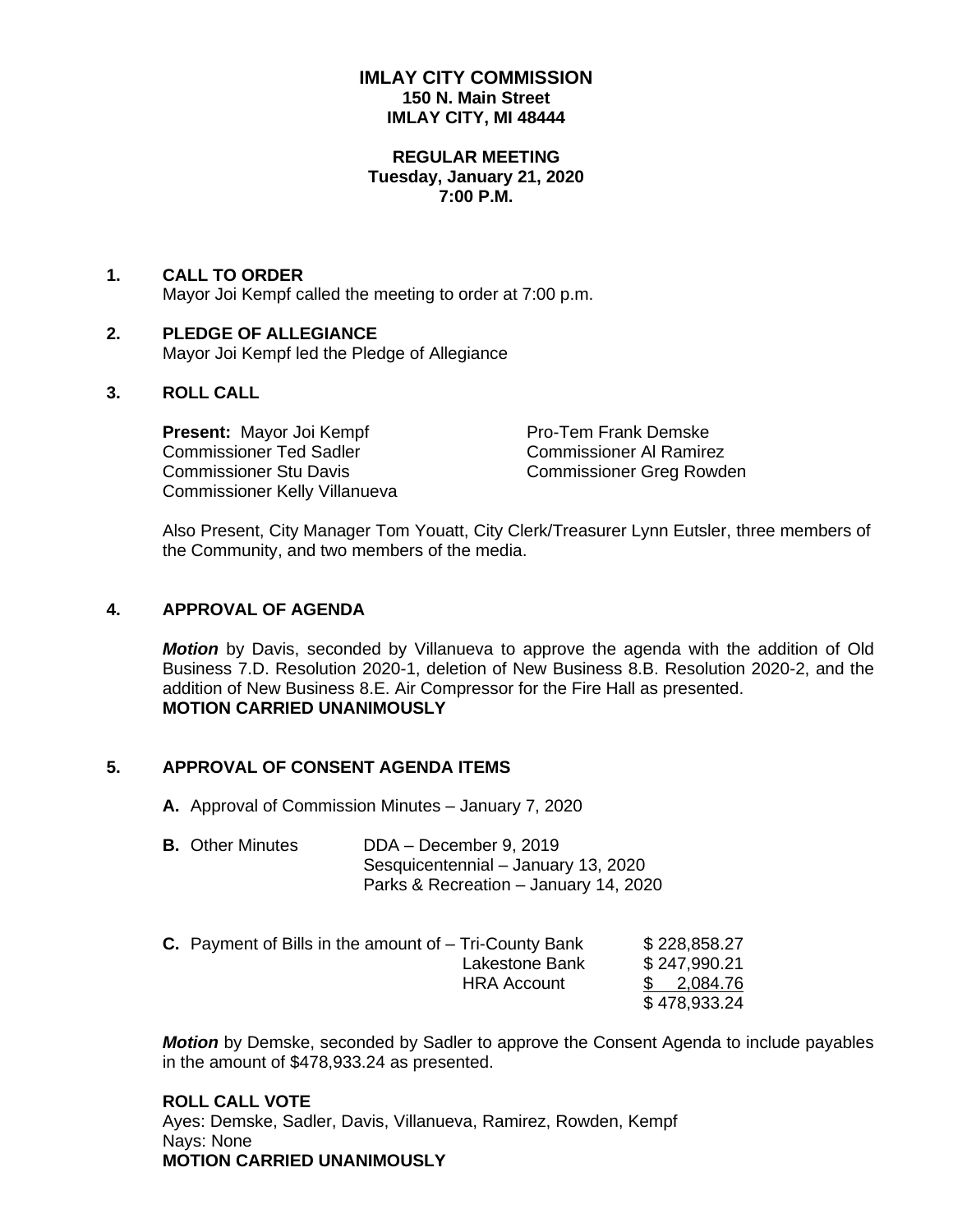## **6. CITIZENS FROM THE FLOOR**

Allen Rosenbalm – Kudos to the DPW for staying on top of the roads during last weekend's snowstorm. Happy to see Angela's House open, inquired about the road schedule for resurfacing and would like to see Titus Road on the list.

### 7. **OLD BUSINESS**

#### **A. Spicer Invoice # 199748 – 2020 Infrastructure Improvements**

*Motion* by Davis, seconded by Demske, to approve payment to the Spicer Group, Invoice # 199748 in the amount of \$24,424.50 for Professional engineering services and construction administration for the 2020 infrastructure improvements for M-53 Sanitary Sewer, 4<sup>th</sup> St pavement improvements, and the Newark Rd Pump Station as presented.

#### **ROLL CALL VOTE** Ayes: Davis, Demske, Ramirez, Rowden, Sadler, Villanueva, Kempf Nays: None **MOTION CARRIED UNANIMOUSLY**

#### **B. Rowe Splash Pad Assistance Proposal**

*Motion* by Ramirez, seconded by Rowden to approve the Proposal from Rowe Professional Services, in the amount of \$30,700, to assist the City with the construction of the Splash Pad as presented.

### **ROLL CALL VOTE** Ayes: Ramirez, Rowden, Sadler, Davis, Villanueva, Demske, Kempf Nays: None **MOTION CARRIED UNANIMOUSLY**

#### **C. City Clerk/Treasurer Help Wanted Posting and Wage Adjustment**

City Manager Youatt presented the ad to be placed in the local paper and discussed the need to increase the wages to attract candidates with City/Village finance experience.

*Motion* by Davis, seconded by Sadler to approve the Posting for the City Clerk/Treasurer with an increase in wages to a range of  $$62,000 - 72,000$  and to give permission to the City Manager to add the posting to the MML Website as presented.

**ROLL CALL VOTE** Ayes: Davis, Sadler, Villanueva, Demske, Ramirez, Rowden, Kempf Nays: None **MOTION CARRIED UNANIMOUSLY**

#### **D. Resolution 2020-1 Development Project Agreement with the DNR – Splash Pad**

*Motion* by Demske, seconded by Villanueva to approve Resolution 2020-1 allowing the City to enter into a Development Project Agreement with the Michigan Recreation Passport Grant Program for the construction of a Splash Pad with the City funding \$214,000.00 to match the grant as presented.

**ROLL CALL VOTE** Ayes: Demske, Villanueva, Ramirez, Rowden, Sadler, Davis, Kempf Nays: None **MOTION CARRIED UNANIMOUSLY**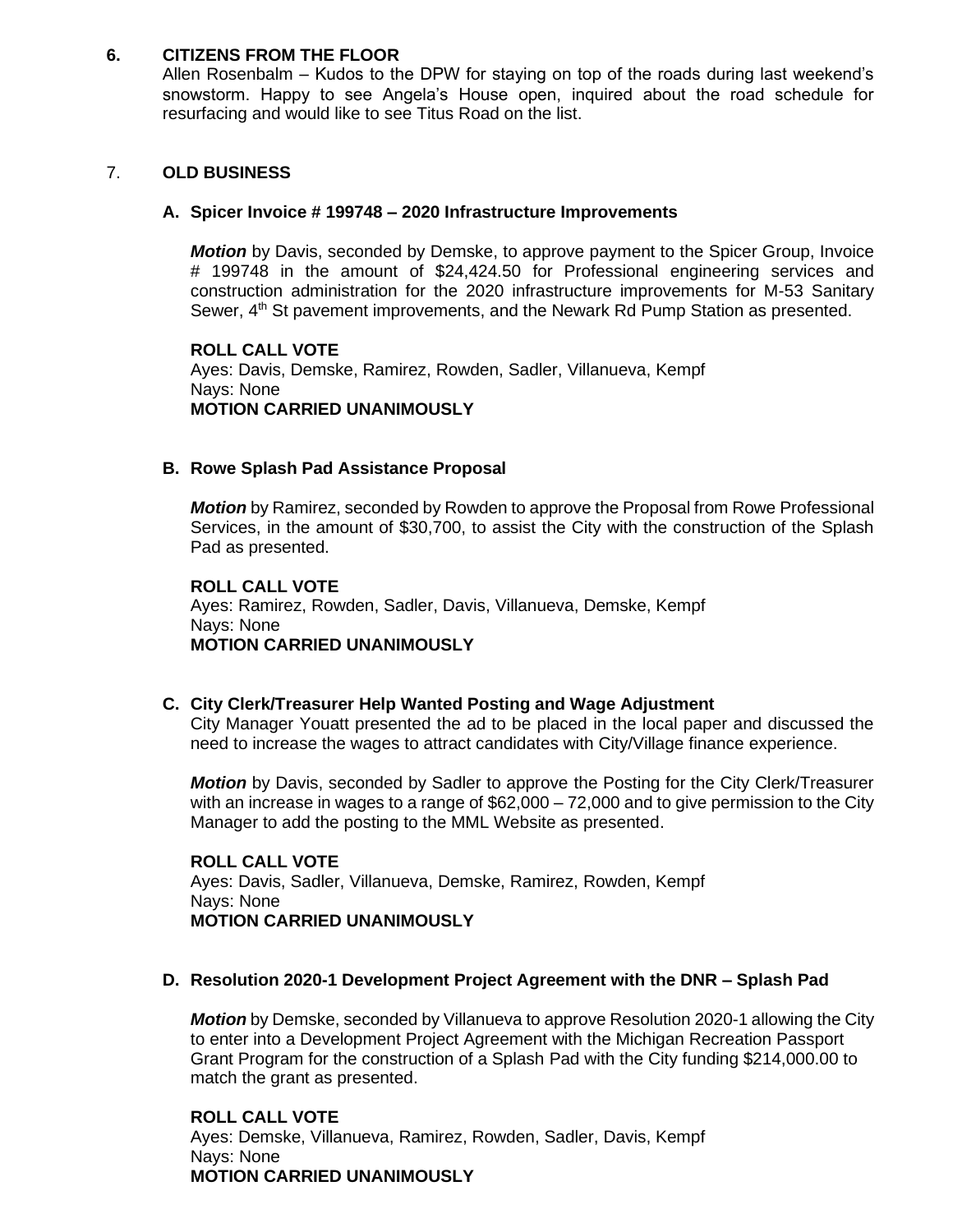## **8. NEW BUSINESS**

## **A. Public Hearing – Community Development Block Grant**

City Manager Youatt presented a notice to be placed in the paper and posted at the City offices for a Public Hearing to be on February 4, 2020 for the purpose of affording citizens an opportunity to examine and submit comments on the proposed application for a CDBG Grant.

## **B. Resolution 2020-2 – Michigan Community Development Block Grant (CDBG) Application Authorization**

This Resolution was pulled from the Agenda to be presented at the February 4, 2020 City Commission Meeting.

## **C. Sesquicentennial Event Coordinator**

City Manager Youatt introduced Event Coordinator Larry Bush. The Sesquicentennial Committee would like to hire Mr. Bush to continue the planning of the City's Sesquicentennial Celebration at a rate of \$100 per week, plus mileage, with a cap of \$6,000.00.

*Motion* by Davis, seconded by Sadler, to approve contracting with Mr. Larry Bush for the planning of the City Sesquicentennial at the rate of \$100 per week, plus mileage, with a cap of \$6000.00 as presented.

## **ROLL CALL VOTE**

Ayes: Davis, Sadler, Villanueva, Demske, Ramirez, Rowden, Kempf Nays: None **MOTION CARRIED UNANIMOUSLY**

## **D. Resignation of Administrative Assistant**

City Manager Youatt presented a letter of resignation from the Administrative Assistant, Leslie Goodwin. She has accepted a full time position with Ira Township.

*Motion* by Davis, seconded by Villanueva to accept, with regret, the resignation letter of the Administrative Assistant as presented. **MOTION CARRIED UNANIMOUSLY**

## **E. New Air Compressor for the Fire Hall**

City Manager Youatt presented a Proposal from Douglass Safety for a new Air Compressor for the Fire Hall along with charges to move the existing Fill Station to the New Station. The old compressor is more than 20 years and is not in good condition.

*Motion* by Davis, seconded by Demske, to approve the Proposal from Douglass Safety Systems, LLC. In the amount of \$29,297.00 for the purchase of a new air compressor, to move the existing Fill Station, and hook up as presented.

**ROLL CALL VOTE** Ayes: Davis, Demske, Ramirez, Rowden, Sadler, Villanueva, Kempf Nays: None **MOTION CARRIED UNANIMOUSLY**